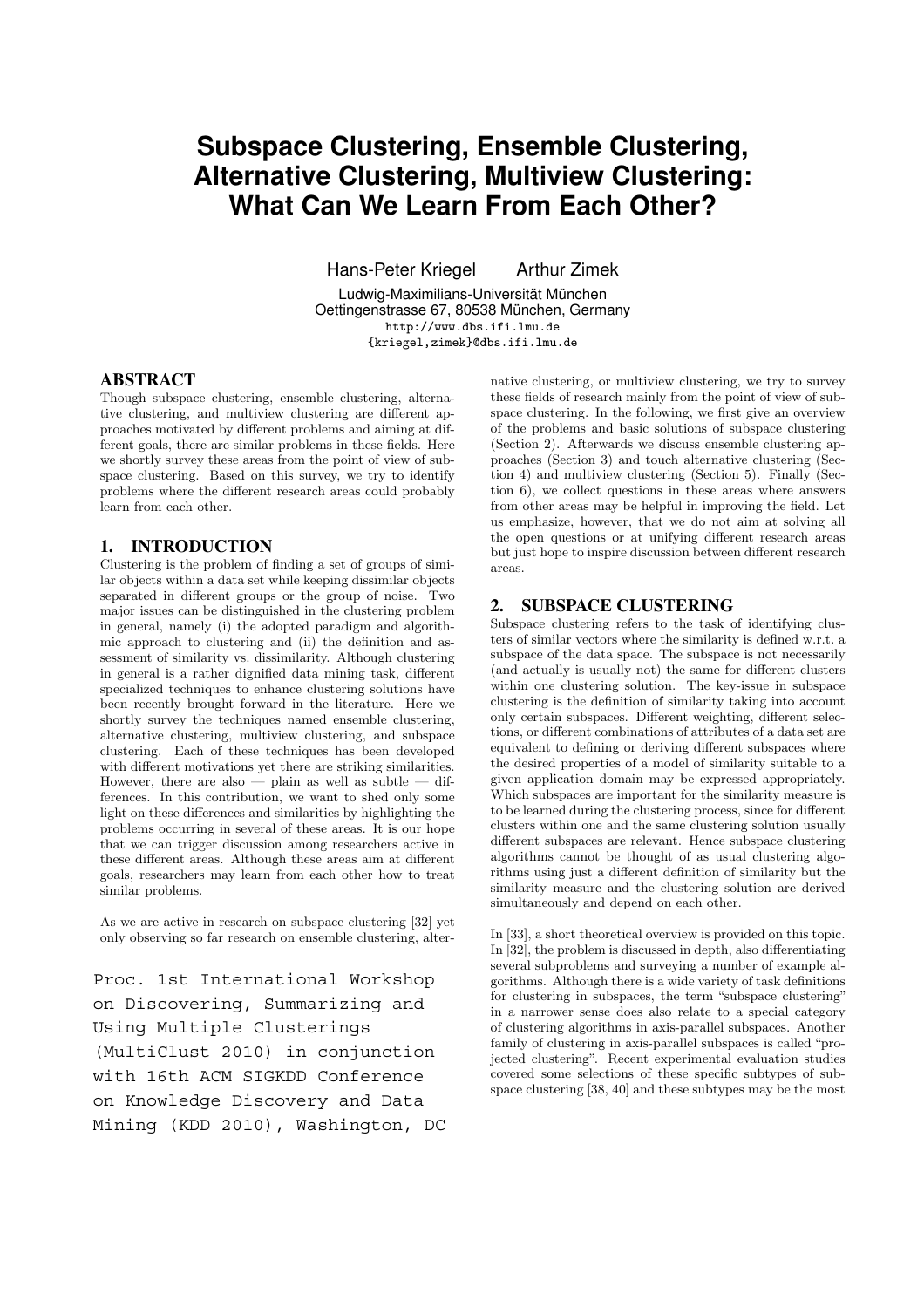interesting ones for considering relationships with the other research areas discussed in this survey.

Clustering in axis-parallel subspaces is based on the distinction between relevant and irrelevant attributes. This distinction generally assumes that the variance of attribute values for a relevant attribute over all points of the corresponding cluster is rather small compared to the overall range of attribute values whereas the variance for irrelevant attributes within a given cluster is high or indistinguishable from the values of the same attribute for other clusters. For example, one could assume a relevant attribute for a given cluster being normally distributed with a small standard deviation whereas irrelevant attribute values are uniformly distributed over the complete data space. The geometrical intuition of these assumptions relates to the points of a cluster being widely scattered in the direction of irrelevant axes while being densely clustered along relevant attributes. When selecting the relevant attributes only, the cluster would appear as a full-dimensional cluster, while in the full dimensional space (including also the irrelevant attributes) the cluster points form a hyperplane parallel to the irrelevant axes. Due to this geometrical appearance, this type of cluster is addressed as "axis-parallel subspace cluster".

Since the number of possible axis-parallel subspaces where clusters could reside is exponential in the dimensionality of the data space, the main task of research in the field was the development of appropriate subspace search heuristics. Starting from the pioneering approaches to axis-parallel subspace clustering, there have been pursued two opposite basic techniques for searching subspaces, namely (a) *top-down search* [1] and (b) *bottom-up search* [2].

- (a) The rational of top-down approaches is to determine the subspace of a cluster starting from the full dimensional space. This is usually done by determining a subset of attributes for a given set of points — potential cluster members — such that the points meet the given cluster criterion when projected onto the corresponding subspace. Obviously the dilemma is that for the determination of the subspace of a cluster at least some cluster members must be identified. On the other hand, in order to determine cluster memberships, the subspace of each cluster must be known. To escape from this circular dependency, most of the top-down approaches rely on a rather strict assumption, which has been called the *locality assumption* [32]. It is assumed that the subspace of a cluster can be derived from the local neighborhood (in the full dimensional data space) of the cluster center or the cluster members. In other words, it is assumed that even in the full dimensional space, the subspace of each cluster can be learned from the local neighborhood of cluster representatives or cluster members. Other top-down approaches that do not rely on the locality assumption use random sampling as a heuristic in order to generate a set of potential cluster members.
- (b) For a bottom-up search, the exponential search space of all possible subspaces of a data space that needs to be traversed is seen as being equivalent to the search space of the frequent item set problem in analysis of

market baskets in transaction databases [3]. Each attribute represents an item and each subspace cluster is a transaction of the items representing the attributes that span the corresponding subspace. Finding item sets with frequency 1 then relates to finding all combinations of attributes that constitute a subspace containing at least one cluster. This observation is the rational of most bottom-up subspace clustering approaches. The subspaces that contain clusters are determined starting from all 1-dimensional subspaces that accommodate at least one cluster by employing a search strategy similar to frequent itemset mining algorithms. To apply any efficient frequent itemset mining algorithm, the cluster criterion must implement a downward closure property (also called monotonicity property): *If subspace* S *contains a cluster, then any*  $subspace T \subseteq S$  *must also contain a cluster.* The antimonotonic reverse implication, *if a subspace* T *does not contain a cluster, then any superspace*  $S \supseteq T$  *also cannot contain a cluster*, can be used for pruning, i.e. excluding specific subspaces from consideration. Let us note that there are bottom-up algorithms that do not use an APRIORI-like subspace search but instead apply other search heuristics.

Subspace clustering in a narrower sense pursues the goal to find all clusters in all subspaces of the entire feature space. This goal obviously is defined to correspond to the bottomup technique used by these approaches, based on some antimonotonic property of clusters allowing the application of the APRIORI search heuristic. The pioneer approach for finding all clusters in all subspaces coining the term "subspace clustering" for this specific task has been CLIQUE [2]. Variants include [11, 41, 31, 4, 37, 5, 39, 35]. Since the initial problem formulation of finding "all clusters in all subspaces" is rather questionable since the information gained by retrieving such a huge set of clusters with high redundancy is not very useful, subsequent methods often concentrated on possibilities of concisely restricting the result set of clusters by somehow assessing and reducing the redundancy of clusters, for example to keep only clusters of highest dimensionality. It also should be noted that the statistical significance of subspace clusters (as defined in [37]), is not an anti-monotonic property and hence does in general not allow for APRIORI-like bottom-up approaches finding only *meaningful* clusters.

#### 3. ENSEMBLE CLUSTERING

In the area of supervised learning, combining several selfcontained predicting algorithms to an ensemble to yield a better performance in terms of accuracy than any of the base predictors, is backed by a sound theoretical background[16, 17, 47]. In short, a predictive algorithm can suffer from several limitations such as statistical variance, computational variance, and a strong bias. *Statistical variance* describes the phenomenon that different prediction models result in equally good performance on training data. Choosing arbitrarily one of the models can then result in deteriorated performance on new data. Voting among equally good classifiers can reduce this risk. *Computational variance* refers to the fact, that computing the truly optimal model is usually intractable and hence any classifier tries to overcome com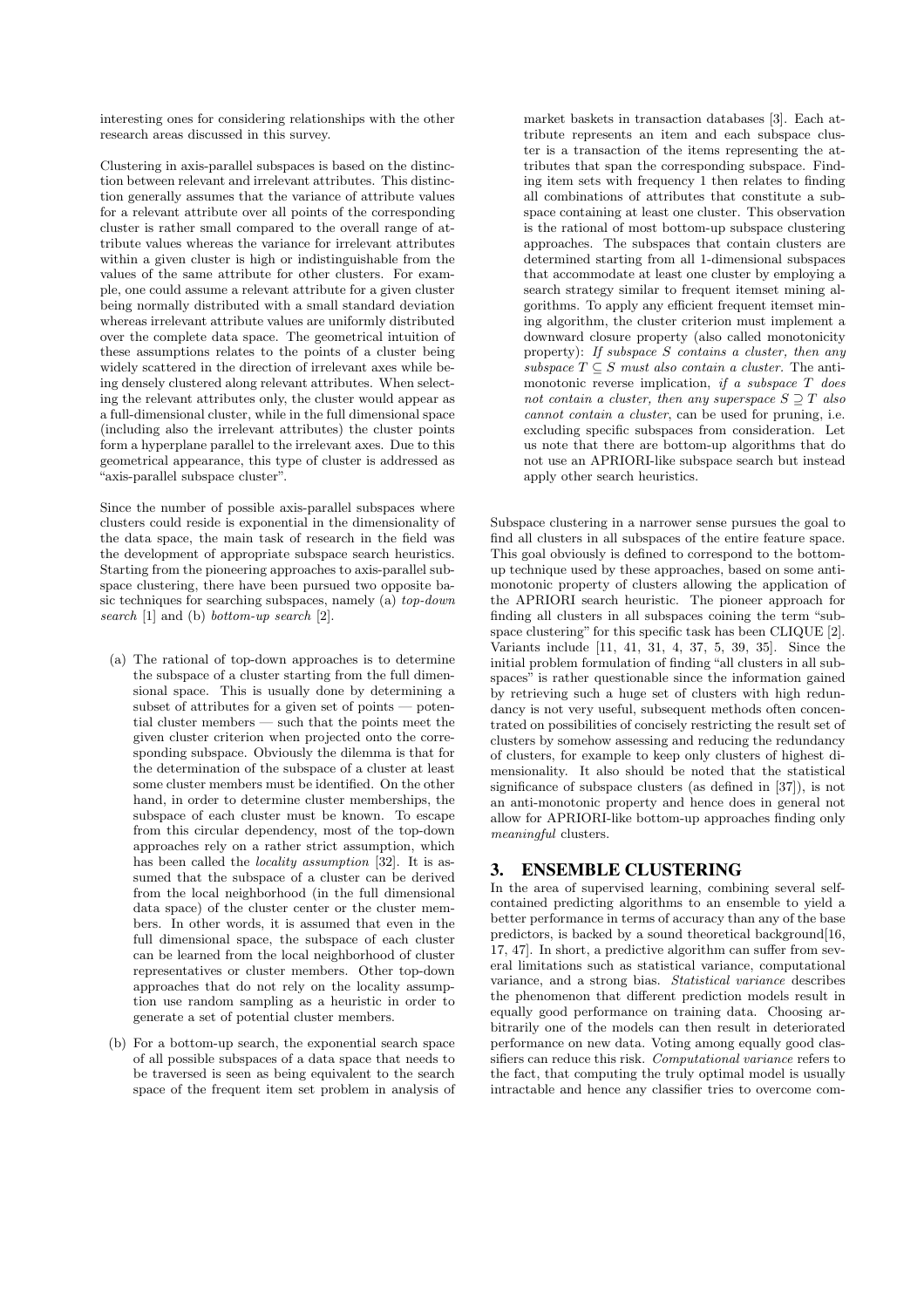putational restrictions by some heuristics. These heuristics, in turn, can lead to local optima in the training phase. Obviously, trying several times reduces the risk of choosing the wrong local optimum. A restriction of the space of hypotheses a predictive algorithm may create is referred to as *bias* of the algorithm. Usually, the bias allows for learning an abstraction and is, thus, a necessary condition of learning a hypothesis instead of learning by heart the examples of the training data (the latter resulting in random performance on new data). However, a strong bias may also hinder the representation of a good model of the true laws of nature one would like to learn. A weighted sum of hypotheses may then expand the space of possible models.

To improve over several self-contained classifiers by building an ensemble of those classifiers requires the base algorithms being accurate (i.e., at least better than random) and diverse (i.e., making different errors on new instances). It is easy to understand why these two conditions are necessary and also sufficient. If several individual classifiers are not diverse, then all of them will be wrong whenever one of them is wrong. Thus nothing is gained by voting over wrong predictions. On the other hand, if the errors made by the classifiers were uncorrelated, more individual classifiers may be correct while some individual classifiers are wrong. Therefore, a majority vote by an ensemble of these classifiers may be also correct. More formally, suppose an ensemble consisting of k hypotheses, and the error rate of each hypothesis is equal to a certain  $p < 0.5$  (assuming a dichotomous problem), though errors occur independently in different hypotheses. The ensemble will be wrong, if more than  $k/2$  of the ensemble members are wrong. Thus the overall error rate  $\bar{p}$  of the ensemble is given by the area under the binomial distribution, where  $k \geq \lceil k/2 \rceil$ , that is for at least  $\lceil k/2 \rceil$  hypotheses being wrong:

$$
\bar{p}(k,p) = \sum_{i=\lceil k/2 \rceil}^{k} {k \choose i} p^{i} (1-p)^{k-i}
$$

The overall error-rate is rapidly decreasing for an increasing number of ensemble members.

In the unsupervised task of clustering, the theory for building ensembles is less clear yet. Improvement by application of ensemble techniques have been demonstrated empirically, though. Approaches have concentrated on creating diverse base clusterings and then combining them somehow to a unified single clustering. The approaches differ in (a) how to create diversity and (b) how to combine different clusterings.

(a) As sources of diversity, [44] discuss (i) non-identical sets of features, (ii) non-identical sets of objects, and (iii) different clustering algorithms. Obviously, the first of these strategies is somehow related to subspace clustering and has been pursued in different ensemble clustering approaches [20, 45, 8]. Usually, however, the projections used here are random projections and not different clusters are sought in different subspaces but true clusters are supposed to be more or less equally apparent in different random projections. It is probably interesting to account for the possibility of different yet meaningful clusters in different subspaces.

For example, the authors of [20] are aware of possibly different clusters existing in different subspaces. Nevertheless, their approach aims at a single unified clustering solution, based on the ensemble framework of [44].

(b) How to derive the correspondence between different clustering solutions in order to combine them is the other dominant question in research on clustering ensembles, see e.g. [46, 45, 36, 10, 18, 26, 29, 43]. The correspondence between different clusterings is a problem not encountered in classification ensembles. From the point of view of subspace clustering, the correspondence problem in ensemble clustering is also an interesting topic as there are no suitable automatic evaluation procedures for the possibly highly complex and overlapping clusters obtained in different subspaces.

It is our impression that these two topics in research on ensemble clustering directly relate to certain questions discussed in subspace clustering:

- (a) A lesson research in ensemble clustering may want to learn from subspace clustering could be that diversity of clusterings could be a worthwhile goal in itself. We should differentiate here between significantly differing clusterings and just varying yet similar (i.e., correlated) clusterings [34, 6]. We believe, however, that it can be meaningful to unify the latter by some sort of consensus while it is in general not meaningful to try to unify substantially different clusterings.
- (b) As we have seen above (Section 2), redundancy is a problem in traditional subspace clustering. Possibly, subspace clustering can benefit from advanced clustering diversity measures in ensemble clustering [44, 20, 28, 23, 21]. These measures, however, are usually based on some variant of pairwise mutual information where the overlap of clusters (i.e., the simultaneous membership of some subsets of objects in different clusters) is a problem.

#### 4. ALTERNATIVE CLUSTERING

One direction in clustering based on constraints has been the constraint of diversity or non-redundancy, resulting in the discovery of different clustering solutions, sequentially or simultaneously [24, 25, 7, 14, 15, 13]. The motivation behind these approaches is that some results may already be known for a specific data set yet other results should be obtained that are new and interesting (cf. the classical definition of knowledge discovery in data as *"the non-trivial process of identifying valid, novel, potentially useful, and ultimately understandable patterns in data"* [19]). Reproducing known or redundant patterns by clustering algorithms does not qualify as identifying *novel* patterns. A problem could be that the already known facts are dominant in a data set. The idea is, thus, to constrain some clustering algorithm by a set of patterns or links between objects that are *not* to identify. As they put in in [25]: *"users are often unable to* positively *describe what they are looking for, yet may be perfectly capable of expressing what is* not *of interest to them"*.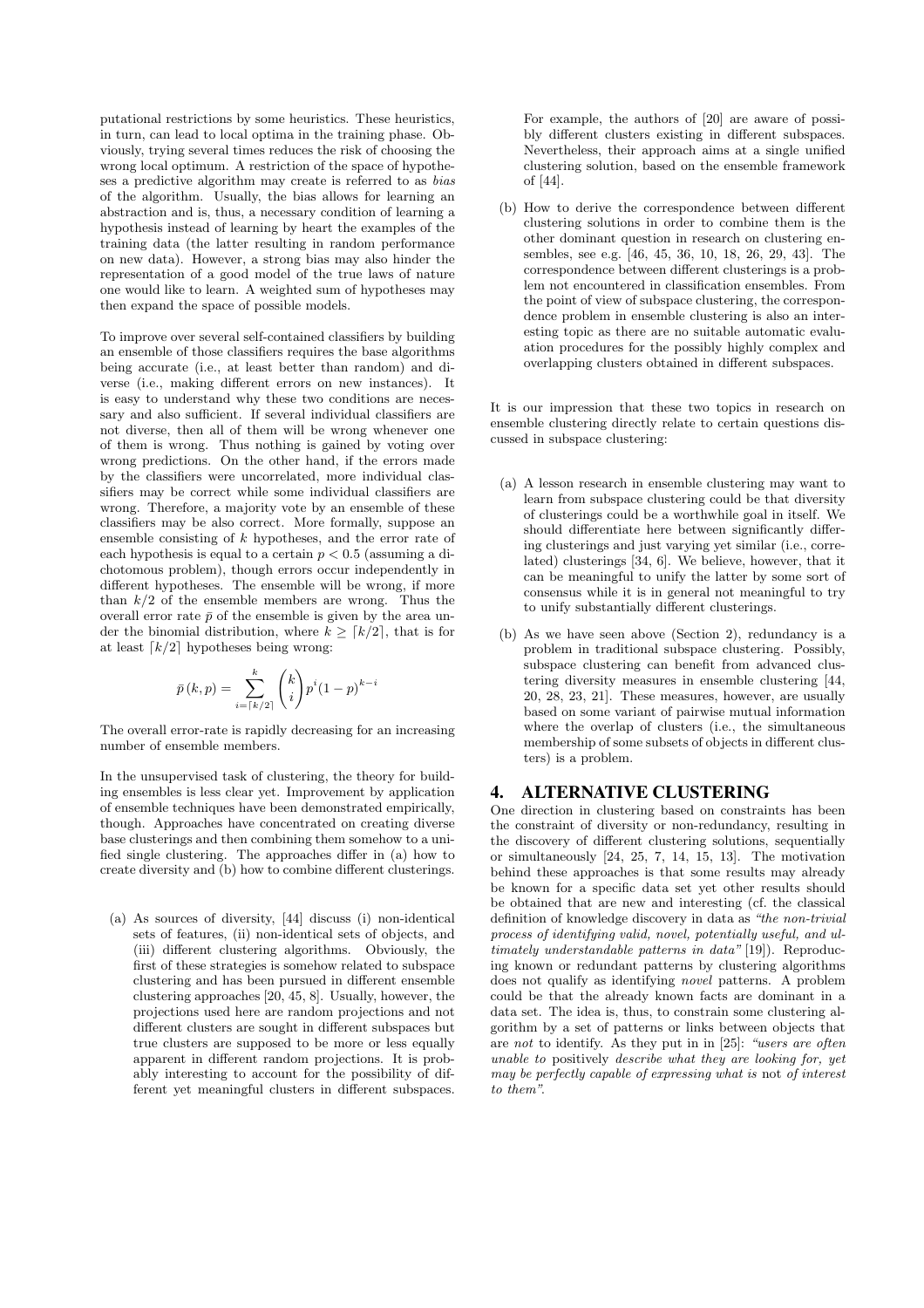Some of these approaches again use ensemble techniques. Here, however, we are more interested in the relationship between these approaches and the area of subspace clustering. Hence, for our context, the interesting idea in this area is to use different subspaces as one possibility to find different clustering solutions [42]. As these approaches seek diversity usually constrained by non-redundancy, clearly subspace clustering research tackling the high redundancy level of subspace clusters can learn from these approaches. However, to allow a certain degree of redundancy could be meaningful as in turn can be learned from subspace clustering, allowing the overlap of clusters. In different subspaces, one subset of objects could belong to two different but meaningful clusters and hence increase the redundancy level of these clusters without rendering the report of both overlapping clusters meaningless. Indeed, considerations in this direction can actually be found in the research area of subspace clustering [27]. Also on part of alternative clustering research it has been conceded that it may be desirable to enable the conservation of certain already known properties of known concepts while seeking different clusters [42].

# 5. MULTIVIEW CLUSTERING

Multiview clustering [9, 12, 30] seeks clusterings in different subspaces of a data space. This kind of approach can be seen as a special case of seeking alternative clusterings (the constraint being the orthogonality of the subspaces) or as a special case of subspace clustering allowing maximal overlap yet seeking minimally redundant clusters by accommodating different concepts (as proposed e.g. in [27]). Because of these close relationships, we do not go into detail here. Let us note, though, that these approaches shed light on the observation learned in subspace clustering that highly overlapping clusters in different subspaces (i.e., certain subsets of objects may belong to several clusters simultaneously) need not be redundant nor meaningless.

#### 6. CONCLUSION

In this paper, we shortly surveyed the research areas of subspace clustering, ensemble clustering, alternative clustering, and multiview clustering. We restricted our survey to the essential parts in order to highlight where similar problems are touched in different areas. As possible topics for the discussion between different areas we have identified:

- 1. How to treat diversity of clustering solutions? Should diverse clusterings always be unified? Allegedly, they should not — but under which conditions is a unification of divergent clusterings meaningful and when is it not?
- 2. Contrariwise, can we learn also from diversity itself? If in an ensemble of several clusterings in several arbitrary random subspaces, one clustering is exceptionally different from the others, it will be outnumbered in most voting procedures and lost. Could it not be especially interesting to report?
- 3. How to treat redundancy of clusters, especially in the presence of overlap between clusters? When does a cluster qualify as redundant w.r.t. another cluster, and when does it represent a different concept although many objects are part of both concepts? We have seen

research on subspace clustering more and more trying to get rid of too redundant clusters while research on alternative clustering recently tends to allow some degree of redundancy. May there be a point where both research directions meet?

4. How to assess similarity between clustering solutions or single clusterings? Again, the presence of overlap between clusters increases the complexity of a mapping of clusters where the label correspondence problem makes it already non-trivial.

A problem unresolved so far and relevant for Multiview Clustering, Alternative Clustering and Subspace Clustering is how to evaluate clusterings that can overlap and relate to different concept levels. This problem is discussed more detailed (though without a concrete solution yet) in [22].

Although our perspective may be biased from the point of view of subspace clustering, we hope to stimulate discussion among researchers from different fields and encourage to learn from each other.

### 7. REFERENCES

- [1] C. C. Aggarwal, C. M. Procopiuc, J. L. Wolf, P. S. Yu, and J. S. Park. Fast algorithms for projected clustering. In *Proceedings of the ACM International Conference on Management of Data (SIGMOD), Philadelphia, PA*, 1999.
- [2] R. Agrawal, J. Gehrke, D. Gunopulos, and P. Raghavan. Automatic subspace clustering of high dimensional data for data mining applications. In *Proceedings of the ACM International Conference on Management of Data (SIGMOD), Seattle, WA*, 1998.
- [3] R. Agrawal and R. Srikant. Fast algorithms for mining association rules. In *Proceedings of the ACM International Conference on Management of Data (SIGMOD), Minneapolis, MN*, 1994.
- [4] I. Assent, R. Krieger, E. Müller, and T. Seidl. DUSC: dimensionality unbiased subspace clustering. In *Proceedings of the 7th IEEE International Conference on Data Mining (ICDM), Omaha, NE*, 2007.
- [5] I. Assent, R. Krieger, E. Müller, and T. Seidl. INSCY: indexing subspace clusters with in-process-removal of redundancy. In *Proceedings of the 8th IEEE International Conference on Data Mining (ICDM), Pisa, Italy*, 2008.
- [6] J. Azimi and X. Fern. Adaptive cluster ensemble selection. In *Proceedings of the 21st International Joint Conference on Artificial Intelligence (IJCAI), Pasadena, CA*, 2009.
- [7] E. Bae and J. Bailey. COALA: a novel approach for the extraction of an alternate clustering of high quality and high dissimilarity. In *Proceedings of the 6th IEEE International Conference on Data Mining (ICDM), Hong Kong, China*, 2006.
- [8] A. Bertoni and G. Valentini. Ensembles based on random projections to improve the accuracy of clustering algorithms. In *16th Italian Workshop on Neural Nets (WIRN), and International Workshop on Natural and Artificial Immune Systems (NAIS), Vietri sul Mare, Italy*, 2005.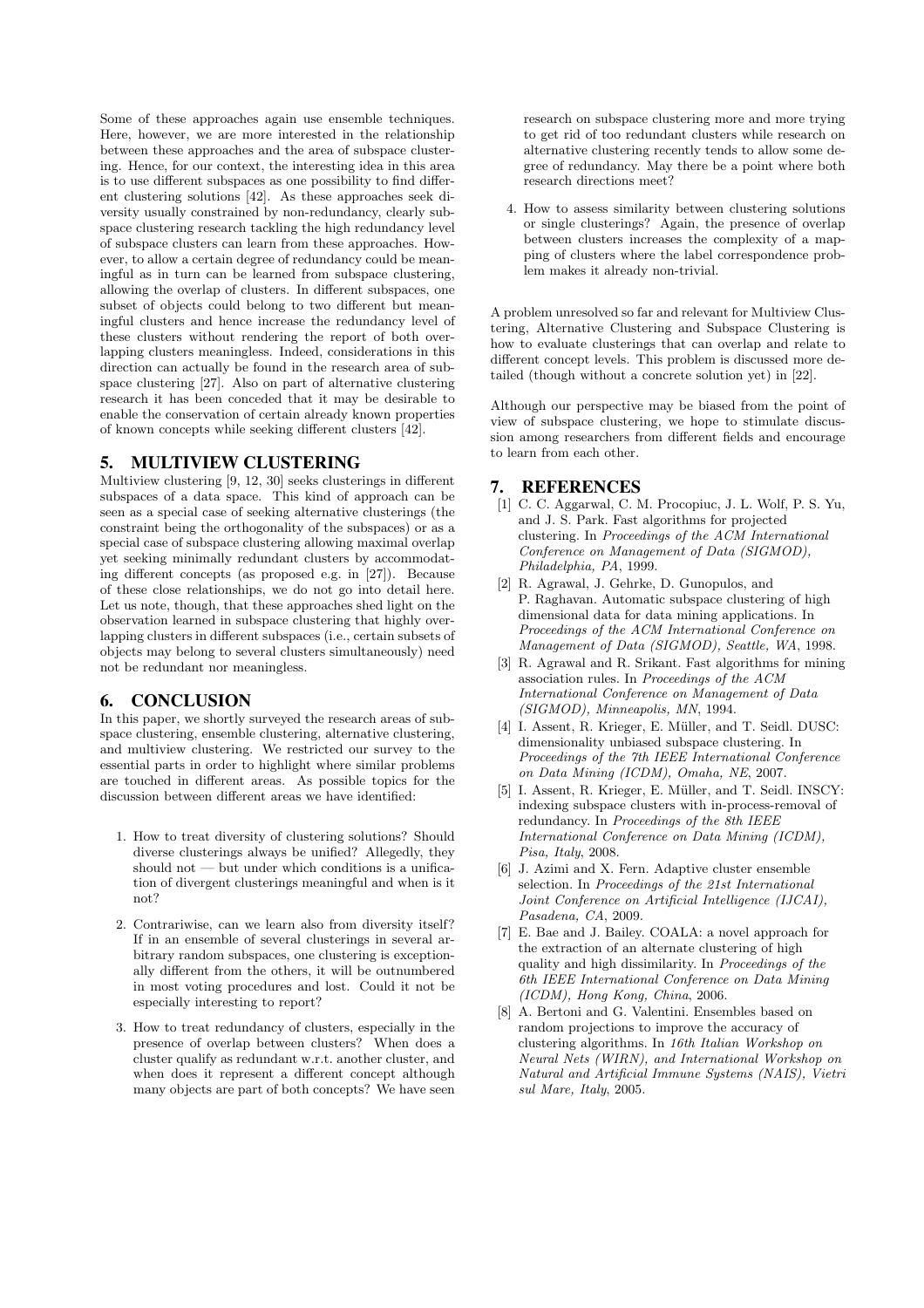- [9] S. Bickel and T. Scheffer. Multi-view clustering. In *Proceedings of the 4th IEEE International Conference on Data Mining (ICDM), Brighton, UK*, 2004.
- [10] R. Caruana, M. Elhawary, N. Nguyen, and C. Smith. Meta clustering. In *Proceedings of the 6th IEEE International Conference on Data Mining (ICDM), Hong Kong, China*, 2006.
- [11] C. H. Cheng, A. W.-C. Fu, and Y. Zhang. Entropy-based subspace clustering for mining numerical data. In *Proceedings of the 5th ACM International Conference on Knowledge Discovery and Data Mining (SIGKDD), San Diego, CA*, pages 84–93, 1999.
- [12] Y. Cui, X. Z. Fern, and J. G. Dy. Non-redundant multi-view clustering via orthogonalization. In *Proceedings of the 7th IEEE International Conference on Data Mining (ICDM), Omaha, NE*, 2007.
- [13] X. H. Dang and J. Bailey. Generation of alternative clusterings using the CAMI approach. In *Proceedings of the 10th SIAM International Conference on Data Mining (SDM), Columbus, OH*, 2010.
- [14] I. Davidson and Z. Qi. Finding alternative clusterings using constraints. In *Proceedings of the 8th IEEE International Conference on Data Mining (ICDM), Pisa, Italy*, 2008.
- [15] I. Davidson, S. S. Ravi, and L. Shamis. A SAT-based framework for efficient constrained clustering. In *Proceedings of the 10th SIAM International Conference on Data Mining (SDM), Columbus, OH*, 2010.
- [16] T. G. Dietterich. Ensemble methods in machine learning. In *First International Workshop on Multiple Classifier Systems (MCS), Cagliari, Italy*, 2000.
- [17] T. G. Dietterich. Ensemble learning. In M. A. Arbib, editor, *The Handbook of Brain Theory and Neural Networks*, pages 405–408. MIT Press, 2nd edition, 2003.
- [18] C. Domeniconi and M. Al-Razgan. Weighted cluster ensembles: Methods and analysis. *ACM Transactions on Knowledge Discovery from Data (TKDD)*, 2(4):17:1–40, 2009.
- [19] U. Fayyad, G. Piatetsky-Shapiro, and P. Smyth. Knowledge discovery and data mining: Towards a unifying framework. In *Proceedings of the 2nd ACM International Conference on Knowledge Discovery and Data Mining (KDD), Portland, OR*, 1996.
- [20] X. Z. Fern and C. E. Brodley. Random projection for high dimensional data clustering: A cluster ensemble approach. In *Proceedings of the 20th International Conference on Machine Learning (ICML), Washington, DC*, 2003.
- [21] X. Z. Fern and W. Lin. Cluster ensemble selection. *Statistical Analysis and Data Mining*, 1(3):128–141, 2008.
- [22] I. Färber, S. Günnemann, H.-P. Kriegel, P. Kröger, E. Müller, E. Schubert, T. Seidl, and A. Zimek. On using class-labels in evaluation of clusterings. In *MultiClust: 1st International Workshop on Discovering, Summarizing and Using Multiple Clusterings Held in Conjunction with KDD 2010, Washington, DC*, 2010.
- [23] A. Gionis, H. Mannila, and P. Tsaparas. Clustering

aggregation. *ACM Transactions on Knowledge Discovery from Data (TKDD)*, 1(1), 2007.

- [24] D. Gondek and T. Hofmann. Non-redundant data clustering. In *Proceedings of the 4th IEEE International Conference on Data Mining (ICDM), Brighton, UK*, 2004.
- [25] D. Gondek and T. Hofmann. Non-redundant clustering with conditional ensembles. In *Proceedings of the 11th ACM International Conference on Knowledge Discovery and Data Mining (SIGKDD), Chicago, IL*, 2005.
- [26] F. Gullo, A. Tagarelli, and S. Greco. Diversity-based weighting schemes for clsutering ensembles. In *Proceedings of the 9th SIAM International Conference on Data Mining (SDM), Sparks, NV*, 2009.
- [27] S. Günnemann, E. Müller, I. Färber, and T. Seidl. Detection of orthogonal concepts in subspaces of high dimensional data. In *Proceedings of the 18th ACM Conference on Information and Knowledge Management (CIKM), Hong Kong, China*, 2009.
- [28] S. T. Hadjitodorov, L. I. Kuncheva, and L. P. Todorova. Moderate diversity for better cluster ensembles. *Information Fusion*, 7(3):264–275, 2006.
- [29] M. Hahmann, P. B. Volk, F. Rosenthal, D. Habich, and W. Lehner. How to control clustering results? Flexible clustering aggregation. In *Proceedings of the 8th International Symposium on Intelligent Data Analysis (IDA), Lyon, France*, 2009.
- [30] P. Jain, R. Meka, and I. S. Dhillon. Simultaneous unsupervised learning of disparate clusterings. *Statistical Analysis and Data Mining*, 1(3):195–210, 2008.
- [31] K. Kailing, H.-P. Kriegel, and P. Kröger. Density-connected subspace clustering for high-dimensional data. In *Proceedings of the 4th SIAM International Conference on Data Mining (SDM), Lake Buena Vista, FL*, 2004.
- [32] H.-P. Kriegel, P. Kröger, and A. Zimek. Clustering high dimensional data: A survey on subspace clustering, pattern-based clustering, and correlation clustering. *ACM Transactions on Knowledge Discovery from Data (TKDD)*, 3(1):1–58, 2009.
- [33] P. Kröger and A. Zimek. Subspace clustering techniques. In L. Liu and M. T. Özsu, editors, *Encyclopedia of Database Systems*, pages 2873–2875. Springer, 2009.
- [34] T. Li and C. Ding. Weighted consensus clustering. In *Proceedings of the 8th SIAM International Conference on Data Mining (SDM), Atlanta, GA*, 2008.
- [35] G. Liu, K. Sim, J. Li, and L. Wong. Efficient mining of distance-based subspace clusters. *Statistical Analysis and Data Mining*, 2(5-6):427–444, 2009.
- [36] B. Long, Z. Zhang, and P. S. Yu. Combining multiple clustering by sift correspondence. In *Proceedings of the 5th IEEE International Conference on Data Mining (ICDM), Houston, TX*, 2005.
- [37] G. Moise and J. Sander. Finding non-redundant, statistically significant regions in high dimensional data: a novel approach to projected and subspace clustering. In *Proceedings of the 14th ACM International Conference on Knowledge Discovery and Data Mining (SIGKDD), Las Vegas, NV*, 2008.